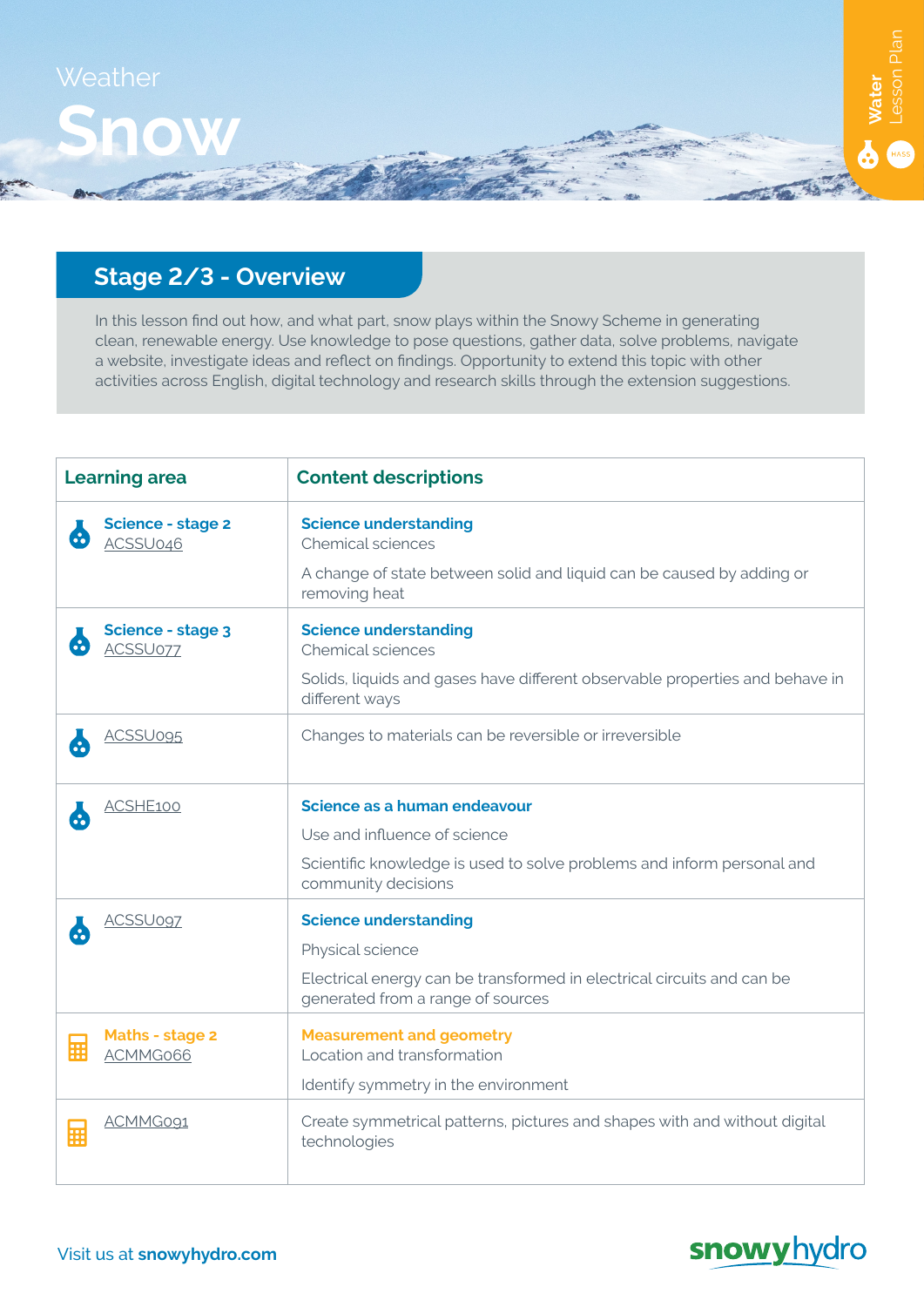| m | ACMMG088                                              | Shape<br>Compare and describe two-dimensional shapes that result from combining<br>and splitting common shapes, with and without the use of digital technologies                         |
|---|-------------------------------------------------------|------------------------------------------------------------------------------------------------------------------------------------------------------------------------------------------|
| 匾 | Maths - stage 2<br>ACMMG114                           | <b>Measurement and geometry</b><br>Location and transformation<br>Describe translations, reflections and rotations of two-dimensional shapes.<br>Identify line and rotational symmetries |
| 圜 | ACMMG115                                              | Apply the enlargement transformation to familiar two-dimensional shapes<br>and explore the properties of the resulting image compared with the original                                  |
|   | <b>Digital technologies -</b><br>stage 2<br>ACTDIP011 | Digital technologies processes and production skills<br>Implement simple digital solutions as visual programs with algorithms<br>involving branching (decisions) and user input          |

The subject of [sustainability](https://www.australiancurriculum.edu.au/f-10-curriculum/cross-curriculum-priorities/sustainability/) is a foundation for all learning areas and key concepts - sustainability [- cross-curriculum priority \(ACARA\)](https://www.australiancurriculum.edu.au/f-10-curriculum/cross-curriculum-priorities/sustainability/)

### **Resources**

**[Activity sheet](https://www.snowyhydro.com.au/wp-content/uploads/2020/09/Water-of-the-Snowy-Scheme_Snow-colouring-in-info-page_Activity-sheet-4_NOV20.pdf)** - Snowflakes

*Please download this document before printing - supply one per student*

**[Website](https://www.snowyhydro.com.au)** - Snowy Hydro snowy snow depths - click to view snow depth

**[Hands-on activity](https://www.snowyhydro.com.au/wp-content/uploads/2020/09/Water-of-the-Snowy-Scheme_Make-your-own-snow_Hands-on-1_NOV2020.pdf)** - Make your own snow

Hands-on activities - **[Precipitation experiment](https://www.snowyhydro.com.au/wp-content/uploads/2020/09/The-Snowy-Scheme-water-cycle_Precipitation_Hands-on-3_JUN21.pdf)** and **[Observation & conclusion sheet](https://www.snowyhydro.com.au/wp-content/uploads/2020/09/Generic_Observation-and-conclusion-sheet_JAN21.pdf)**

**[Activity sheet](https://www.snowyhydro.com.au/wp-content/uploads/2020/09/Generic_Storyboard-worksheet_NOV20.pdf)** - story board template

## **Lesson ideas and activities**

#### **Introduction**

Introduce the concept of snow. Ask the class if anyone has seen what snow looks like, or has experienced it in real life. Show photos of snow-covered landscape and snow flakes to initiate class discussion.

#### **Lesson**

Hand out the snowflake colouring in fact/activity sheet - *one per student*

- Stellar Dendrites research the internet for photos of snowflakes and observe the individuality of them and the tree-like features
- Fun Fact 1 locate the Australian Alps on a map and investigate temperatures, terrain and snow sports